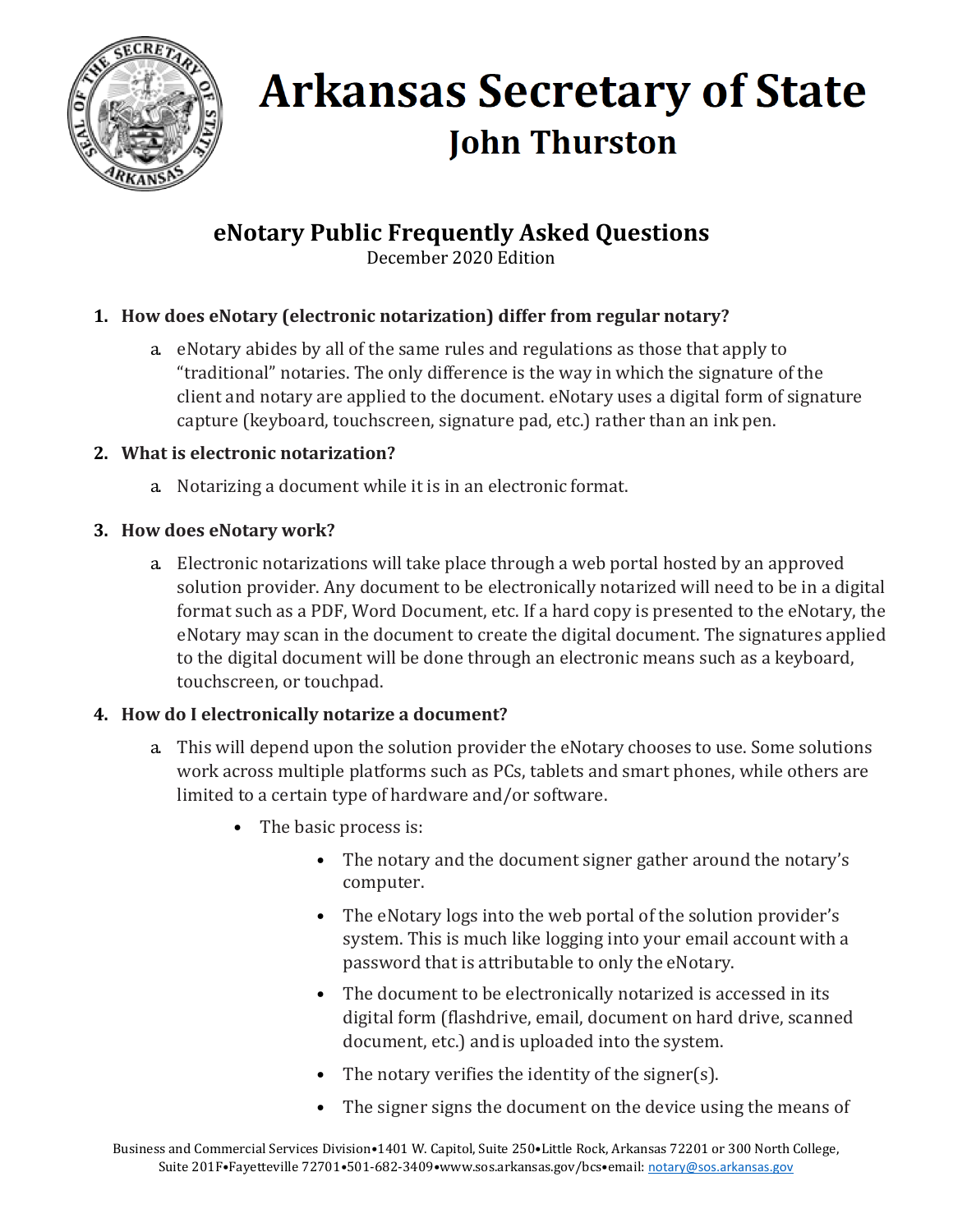

signature capture associated with the solution provider.

- The notary properly completes the certificate attached to the document. Certificates may be added through the solution provider's web portal if oneis not already part of the document.
- The notary signs and affixes their digital, encrypted stamp to the document – this is akin to the rubber stamp step on a paper notarization.
- The eNotary then instructs the client on how they may access their electronically signed documents. This will vary by solution provider.
- In many instances, an electronic journal entry is automatically created asa part of the notarization process.

#### **5. Who is eligible to become an eNotary?**

a. All Arkansas notaries public in "good standing" are eligible to become aneNotary.

#### **6. How long does an eNotary commission last?**

a. The eNotary commission is tied to and runs concurrently with your traditional paper commission. Your traditional and eNotary commission will expire on the same day.

#### **7. What are the steps to apply to become an eNotary?**

a. Step 1: Complete the online eNotary Application Filing **[www.bcs.sos.arkansas.gov.](http://www.bcs.sos.arkansas.gov/)** The filing fee is \$20 (plus \$5 convenience fee) payable by credit card only. You may need to create an online account if you don't have one.

|                       | <b>Business &amp; Commercial Services</b><br>ARKANSAS SECRETARY OF STATE |                  |                   |  |                |
|-----------------------|--------------------------------------------------------------------------|------------------|-------------------|--|----------------|
| Dashboard             | Facsimile -<br>Notary -                                                  | Authentication - | Personalization - |  |                |
| <b><i>SHBOARD</i></b> | Notary Public Search                                                     |                  |                   |  |                |
|                       | Notary Public Registration                                               |                  |                   |  |                |
| box                   | Notary Public Renewal                                                    |                  |                   |  |                |
|                       | Notary Public Amendment                                                  |                  |                   |  |                |
|                       | eNotary Application Filing                                               |                  | Receipts          |  | Correspondence |
|                       | eNotary Solution Provider Update                                         |                  |                   |  |                |

b. Step 2: Upon email notification of acceptance of the application, complete the required training and examination (\$30) through the American Society of Notaries **<https://www.asnnotary.org/?form=courseinfo&cid=33>**. There is free training to help you prepare [https://www.sos.arkansas.gov/business-commercial-services](https://www.sos.arkansas.gov/business-commercial-services-bcs/notary-e-notary)[bcs/notary-e-notary.](https://www.sos.arkansas.gov/business-commercial-services-bcs/notary-e-notary)

Business and Commercial Services Division•1401 W. Capitol, Suite 250•Little Rock, Arkansas 72201 or 300 North College, Suite 201F•Fayetteville 72701•501-682-3409•www.sos.arkansas.gov/bcs•email: [notary@sos.arkansas.gov](mailto:notary@sos.arkansas.gov)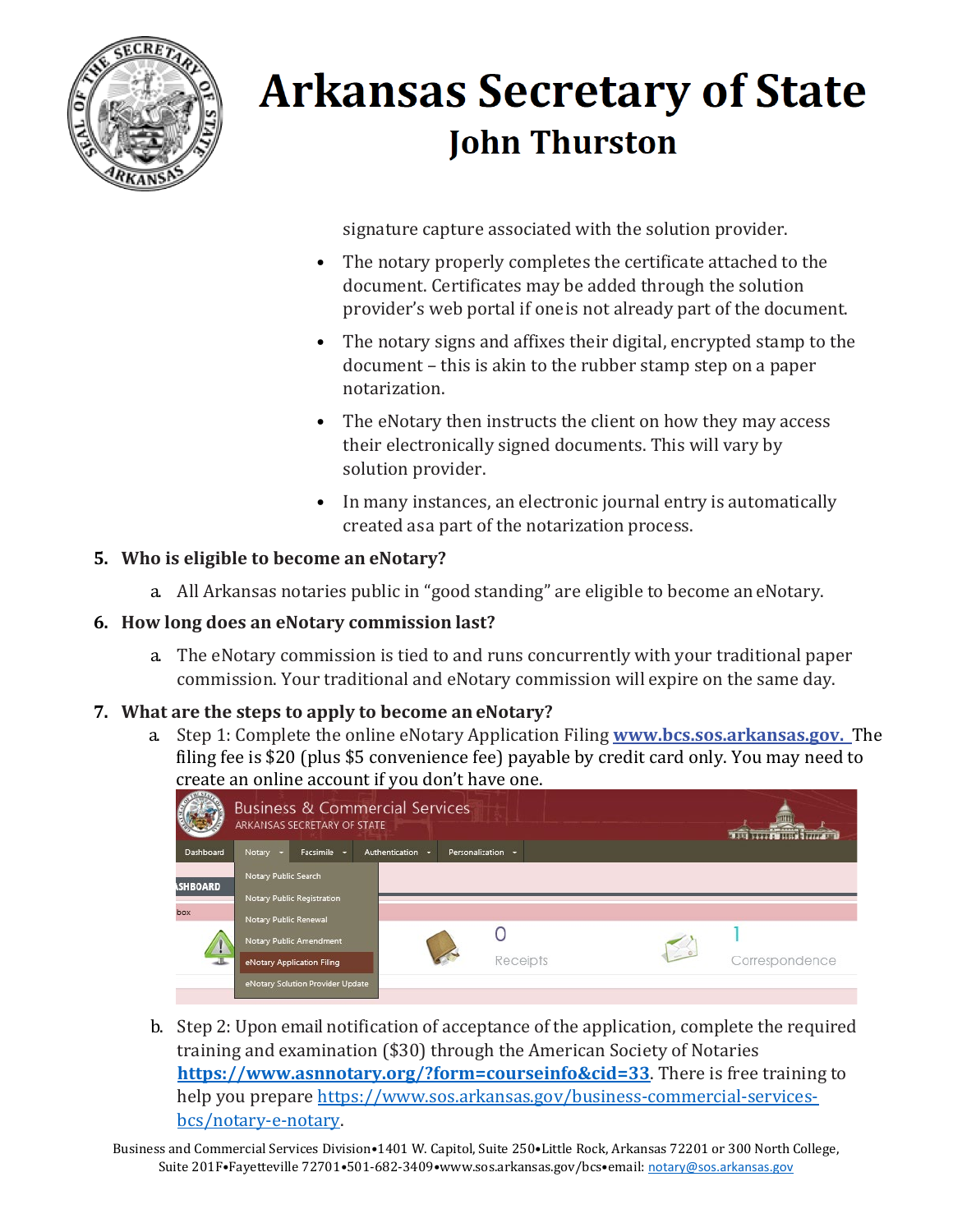

- c. Step 3: Pass the exam with at least an 80%score.
	- You have two attempts at the exam in a 12-month period
- d. Step 4: Upon successful completion of the training & exam email the certificate to **[notary@sos.arkansas.gov.](mailto:notary@sos.arkansas.gov.)**
- e. Evaluate and register with one of the five approved solution providers. Please indicate your choice to the Secretary of State by completing the "eNotary Solution Provider Update" on your online notary account.
- **8. Why am I required to list two email addresses on my application?**
	- a. Since eNotary is an electronic method, communication with eNotaries will most often be by email. Having a primary and secondary email address ensures we can reach you.
- **9. How will I be notified if my application has been accepted or rejected?**
	- a. If your application is accepted you will be notified by email. It will remind you to complete the eNotary training and exam.

### **10.How do I update changes to my personal information such as my name, address, and/or email address?**

- a. Updating your eNotary record is done the same way as updating your traditional notary record. Complete an amendment through your online account on the web portal at [www.bcs.sos.arkansas.gov](http://www.bcs.sos.arkansas.gov/) and send the signed, original form to the Secretary of State's Office. If you're changing your name, make sure to also include a certified copy of the marriage license, divorce decree or other court order listing the newname.
- b. Your solution provider will also need you to update your information with them. If the record on file with us and the record on file with the solution provider don't match, you may be temporarily suspended from access to your eNotary seal until all information has been updated.

### **11.Does eNotary allow the remote online notarization (RON) of documents such as those witnessed being signed over a webcam?**

- a. eNotary **does not allow remote online notarization** of documents. All of the same rules and regulations that apply to a traditional, paper notarization also apply to electronically signed documents including a personal appearance before the notary and establishing identity.
- **12.Can I submit an application to become an eNotary at the same time as my application to become a regular notary?**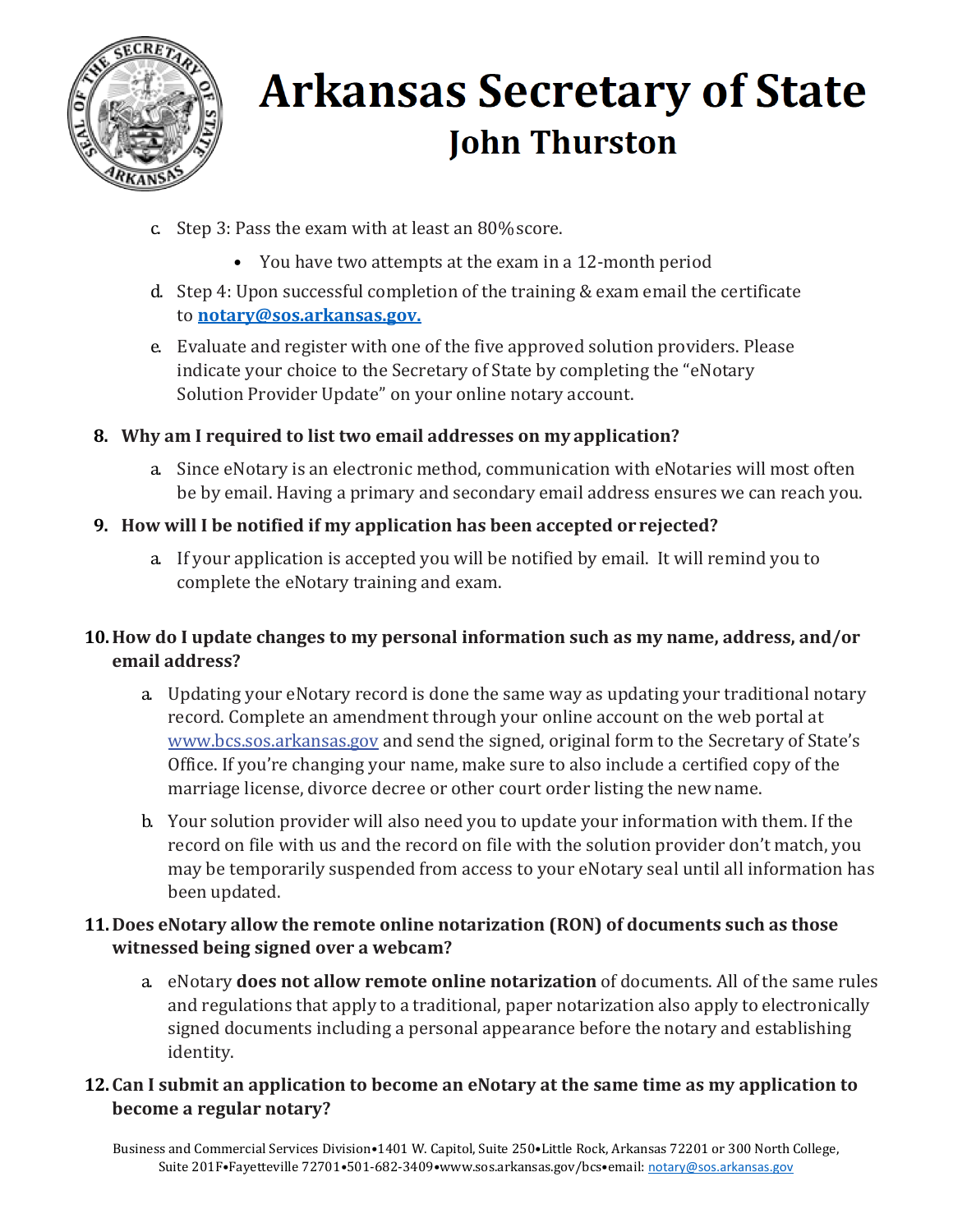

a. No. You will need to wait until your regular notary commission has been fully processed before you can submit your eNotary application. Once your traditional notary status shows "good standing" on our website, you may proceed with the eNotary application.

#### **13.Benefits of eNotarization:**

- a. Reduces paper, printing, and postage costs .
- b. Ensures the integrity of documents since electronically notarized documents are less prone to unauthorized alterations and include an audit trail.
- c. Electronically notarized documents may be transmitted more efficiently.

#### **14.Who is eligible to provide eNotary electronic solutions?**

a. Only companies who are Approved Electronic Solution Providers are eligible to provide eNotary services to Arkansas eNotaries. You may find information about the five approved solution providers here: https://www.sos.arkansas.gov/business-commercial-services-bcs/notarypublic-and-enotary/approved-electronic-solution-providers



Business and Commercial Services Division•1401 W. Capitol, Suite 250•Little Rock, Arkansas 72201 or 300 North College, Suite 201F•Fayetteville 72701•501-682-3409•www.sos.arkansas.gov/bcs•email: [notary@sos.arkansas.gov](mailto:notary@sos.arkansas.gov)